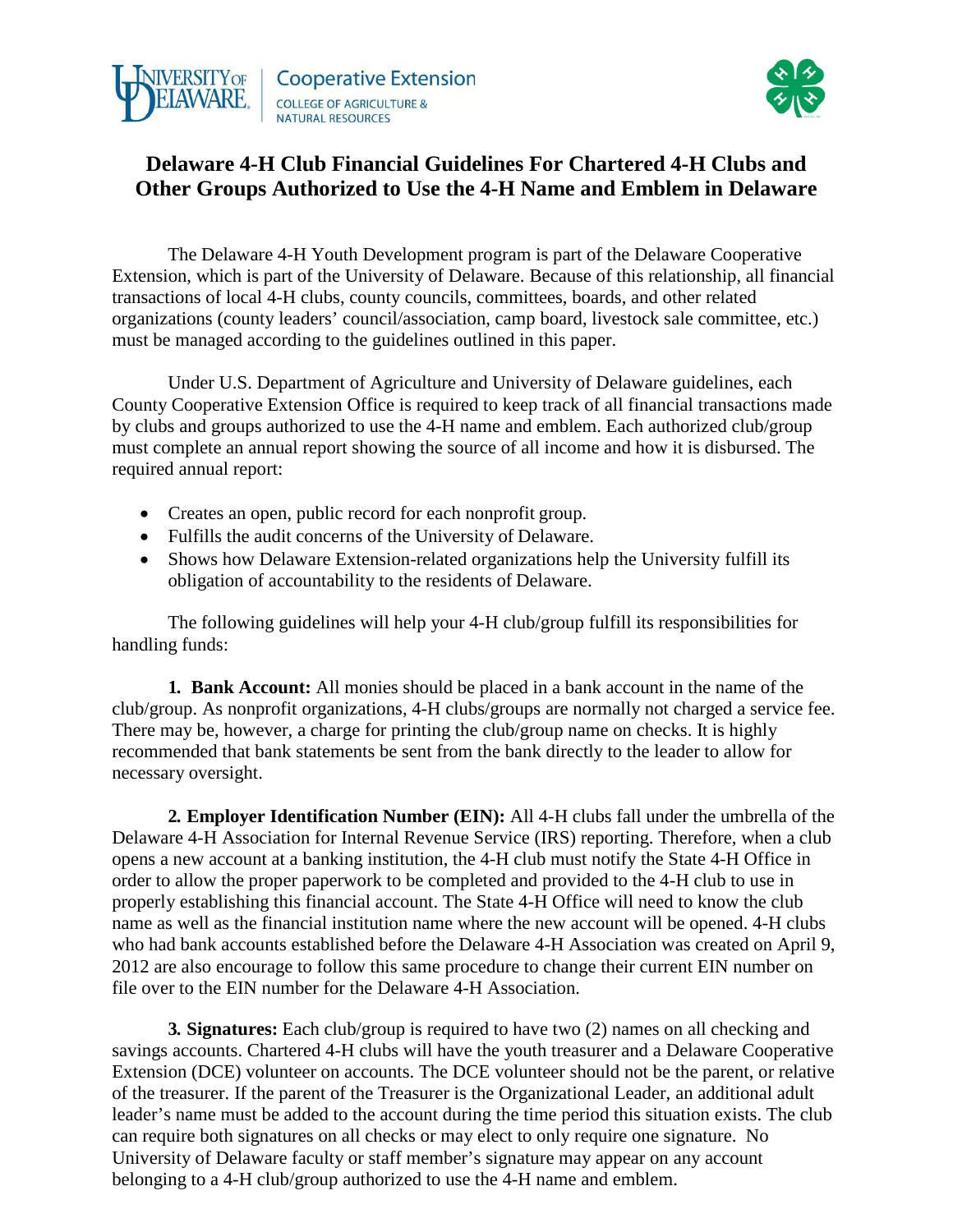**4. Delaware 4-H Club Treasurer's Record Book:** The club/group treasurer should use the Delaware 4-H Club Treasurer's Guidebook as a guide/reference to show sources and amounts of money received and payments made to whom and for what purpose. Treasurer's records become a permanent part of the club records.

**5. Annual Budget:** Clubs/groups are encouraged to prepare an annual budget. This is a written plan to raising and spending money for 1 year. Since the members of the club/group approve the budget, it will not be necessary to seek approval for payment of items included in the budget. If the club/group does not have a budget, or items arise that are not a part of the budget, each item must be presented to members for approval before payment is made. An annual budget accomplishes two things. First, all expenditures of club funds are made with full approval of the club/group. Second, it is a great way for members to learn how money flows in and out of an organization.

**6. Receipts:** All income should be acknowledged with a written receipt, preferably prenumbered. The receipt should include the source of the funds (such as carwash or plant sale), the date, and if possible, the name of the person making the payment. These receipts are the back-up documentation for bank deposits. The receipts become a permanent part of the club/group records.

**7. Payments:** Payments should be made only in response to a written bill or sales receipt. The itemized receipts clearly stating what was billed, with the check number and the date of the check on it, will also become a permanent part of the treasurer's records.

**8. Fund Raising:** 4-H members do not pay state or national membership dues. Local and county clubs/groups may raise money for their goals through fund-raising or dues or both. Fund-raising must be done for the good of the total group and be consistent with the county/state fund-raising policies.

**All monies raised using the 4-H name must be used only for 4-H activities.** Because these funds are publicly accountable, they may not be given to individual club members or others, but must be used to pay for educational programs, activities, workshops, or supplies. Fund-raising should not be the main focus of group activities nor exclude any individual from participating. Clubs are expected to support the financial needs of the total group and, when possible, assist with participant costs in county, state, national, and international programs.

Recommended fund-raisers for youth groups include car washes; bake, cookie, citrus fruit, plant, candy, and yard sales; pancake suppers; spaghetti dinners; auctions; and flea markets.

**9. Cash Donations:** Cash donations must be acknowledged in writing to the donor and must include the amount of the contribution. A copy of the acknowledgment must be kept with the treasurer's records.

**10. Non-Cash Donations:** *Non-cash donations* (consumable donations of supplies or miscellaneous items) should also be acknowledged in writing to the donor. A description of the item(s) must be included in the acknowledgment. Valuation of non-cash donations is the responsibility of the donor, in consultation with his/her tax advisor and individuals qualified to appraise an item of this type. It is not appropriate for a 4-H club/group, faculty/staff member, or Delaware Cooperative Extension volunteer to place a value on items donated. Donors cannot specify the individual recipient of cash or non-cash donations. A copy of the acknowledgment must be kept with the treasurer's records.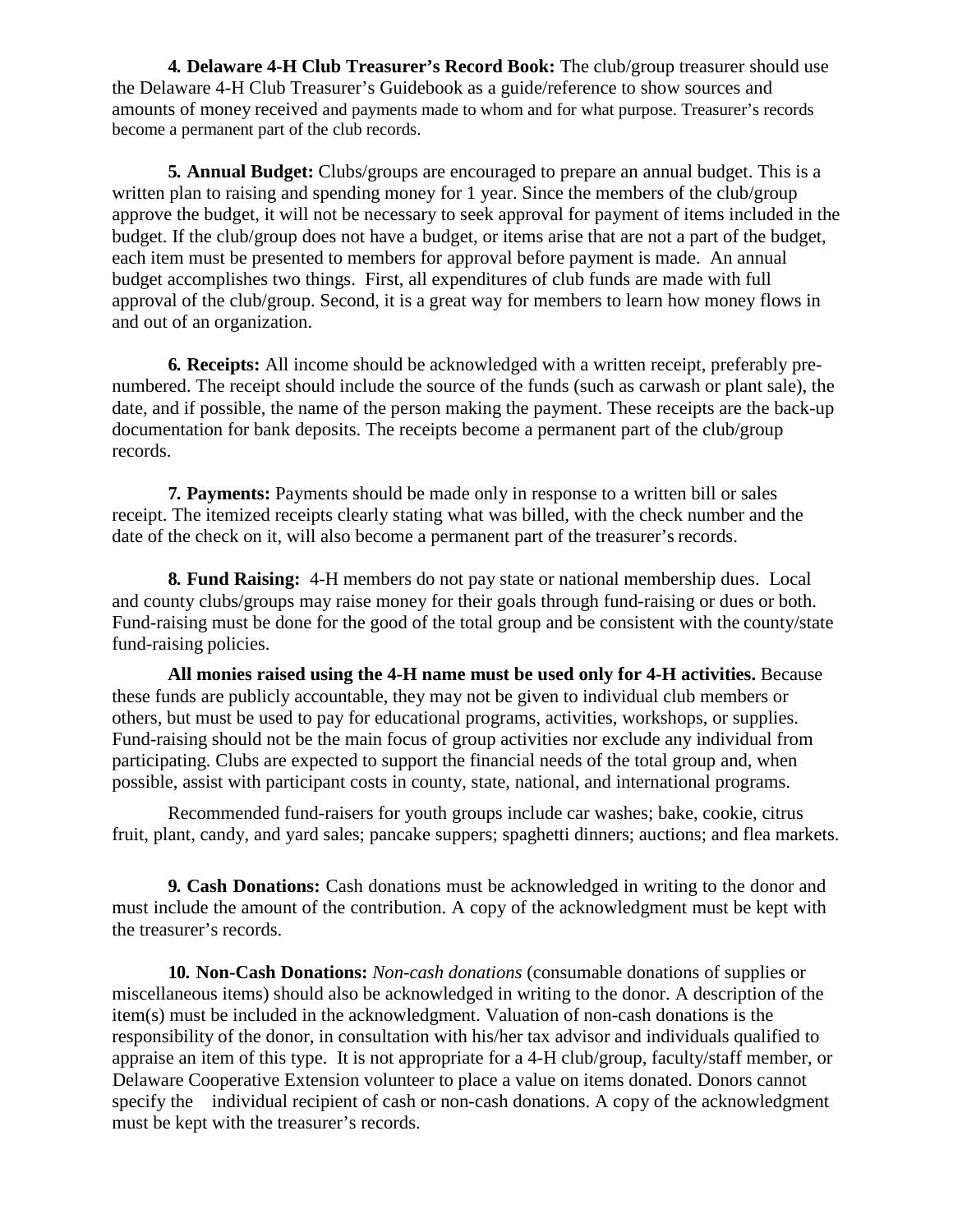*Non-consumable donations* such as equipment or animals should be accepted only if the club/group is prepared to accept the responsibilities of ownership including care, maintenance, and insurance. Clubs should not feel compelled to accept non-cash gifts. Contact the 4-H faculty/staff member whenever there are questions about accepting and/or managing donations.

**11. Quid Pro Quo Contributions:** Quid pro quo contributions, "payment made partly as a contribution and partly for goods or services provided to the donor by the charity," should also be acknowledged in writing. An example of a quid pro quo contribution is where the donor gives \$100 for a cake valued at \$12. The disclosure statement must inform the donor that the "amount of the contribution that is deductible for federal income tax purposes is limited to the excess of any money (and the value of any property other than money) contributed by the donor over the value of goods or services provided by the charity," and provide the donor with a good faith estimate of the value of goods or services that the donor received.

**12. Bank Statements:** All bank statements received from the bank must be reconciled by the Treasurer on a timely basis. All bank statements and bank reconciliations become part of the club's permanent records.

**13. County Review:** A financial report for each 4-H club/group authorized to use the 4- H name and emblem must be turned in to the county Extension office by March  $15<sup>th</sup>$  each year for review. The financial report will represent information for the 4-H year of January  $1<sup>st</sup>$ through December 31<sup>st</sup>. The county 4-H Youth Development educator, the County Extension Director or other identified individual(s) not affiliated with the club will conduct the financial review. The form required for the review is the Annual Club Audit Form. These reports become a permanent part of the county record maintained for each club/group and will remain on file for five (5) years.

Additional information, including all bank statements, receipts, canceled checks, checkbooks, savings account books, and the Delaware 4-H Club Treasurer's Guidebook may also be requested for review. These items will be returned following the review and should remain with the permanent club/group records.

**14. Club/Group Disbandment:** Monies left in account(s) when a club/group disbands, ceases operation, or loses its charter must be turned over to the Delaware Cooperative Extension Office. These monies may be used for county 4-H programs and activities. All property belonging to the club/group must be turned in to the Delaware Cooperative Extension Office. If a club divides, creating more than one properly chartered club or authorized group, the funds from the original club/group must be divided based on membership in each club/group.

**15. Complaints:** The Delaware Cooperative Extension 4-H Youth Development faculty/staff member and/or County Extension Director will investigate all complaints regarding use of funds. Concerns can be avoided and/or settled quickly if all financial records are kept upto-date and the guidelines outlined here have been followed.

**16. Clubs/Groups Not Handling Money:** Clubs/Groups that don't have treasuries and don't handle any money need to mark 0's on the Annual Club Audit Form, sign and date the form, and return it to the county Extension Office by March 15th each year.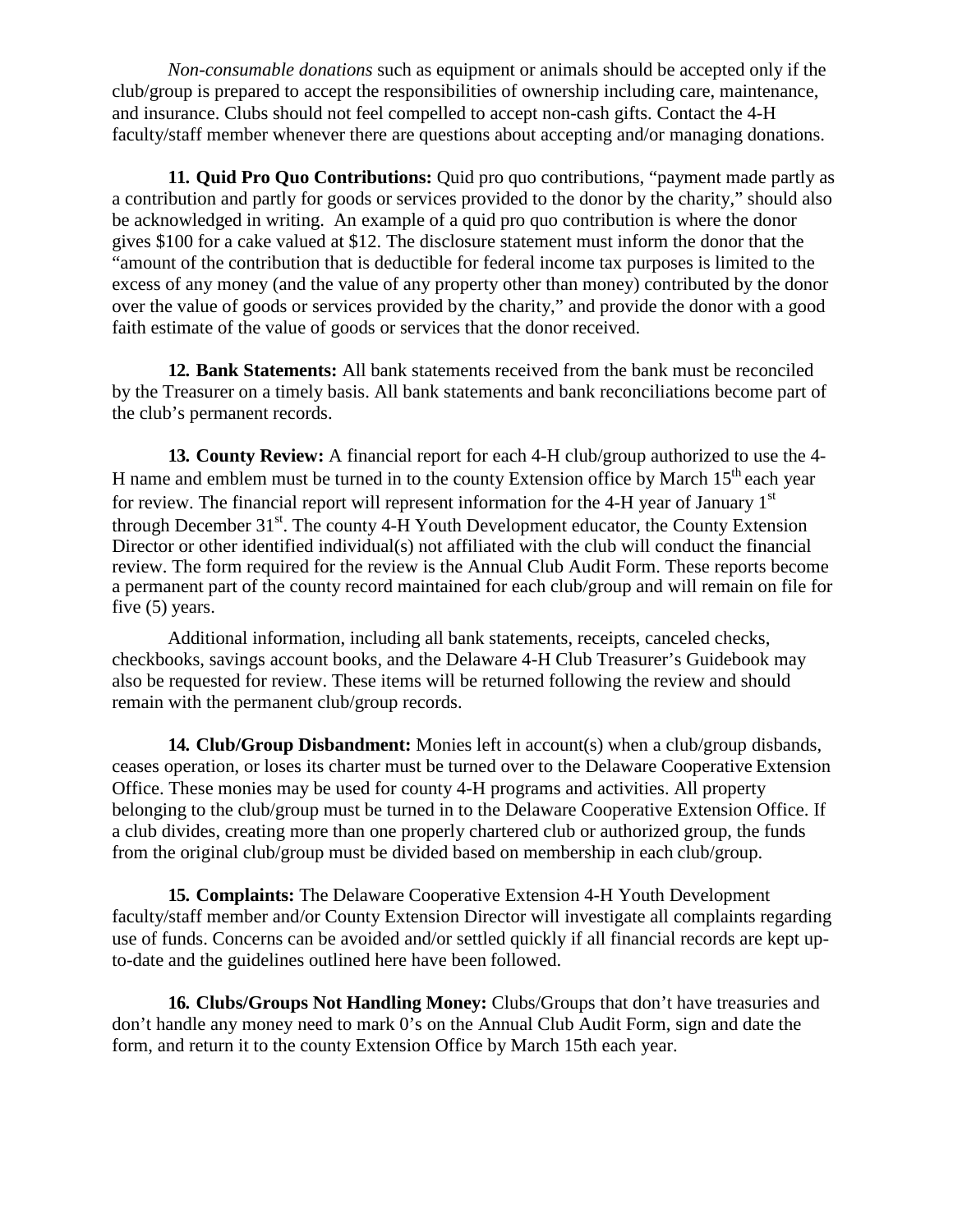# **Annual Club Audit Report**

| For the Period of Jan. 1 to Dec. 31                                                                                                                | 2017                                  |                                               |   |  |  |  |  |
|----------------------------------------------------------------------------------------------------------------------------------------------------|---------------------------------------|-----------------------------------------------|---|--|--|--|--|
| <b>Club Name:</b>                                                                                                                                  |                                       |                                               |   |  |  |  |  |
| <b>Account Balance at Beginning of Year:</b>                                                                                                       |                                       |                                               |   |  |  |  |  |
| <b>Type of Account</b>                                                                                                                             | <b>Account Number Account Balance</b> |                                               |   |  |  |  |  |
| Checking Account #1                                                                                                                                |                                       |                                               |   |  |  |  |  |
| Checking Account #2                                                                                                                                |                                       |                                               |   |  |  |  |  |
| Savings Account #1                                                                                                                                 |                                       |                                               |   |  |  |  |  |
| Savings Account #2                                                                                                                                 |                                       |                                               |   |  |  |  |  |
|                                                                                                                                                    |                                       | <b>Total of Accounts at Beginning of Year</b> |   |  |  |  |  |
| <b>REVENUES:</b>                                                                                                                                   |                                       |                                               |   |  |  |  |  |
| 1. Membership Dues                                                                                                                                 |                                       |                                               |   |  |  |  |  |
| 2. Donations                                                                                                                                       |                                       |                                               |   |  |  |  |  |
| 3. Grants                                                                                                                                          |                                       |                                               |   |  |  |  |  |
| 4. Sponsorships                                                                                                                                    |                                       |                                               |   |  |  |  |  |
| 5. Awards/Prizes                                                                                                                                   |                                       |                                               |   |  |  |  |  |
| 6. Event Entry/Participation Fees                                                                                                                  |                                       |                                               |   |  |  |  |  |
| 7. Stipend Revenue                                                                                                                                 |                                       |                                               |   |  |  |  |  |
| 8. Bank Interest                                                                                                                                   |                                       |                                               |   |  |  |  |  |
| 9. Horse Riding Lessons                                                                                                                            |                                       |                                               |   |  |  |  |  |
| 10. Fundraisers (*From Schedule 1)                                                                                                                 | \$0.00                                |                                               |   |  |  |  |  |
|                                                                                                                                                    |                                       | <b>Total Revenue for Year</b>                 | B |  |  |  |  |
| <b>EXPENSES:</b>                                                                                                                                   |                                       |                                               |   |  |  |  |  |
| 1. Club Supplies                                                                                                                                   |                                       |                                               |   |  |  |  |  |
| 2. Event Entry/Participation Fees                                                                                                                  |                                       |                                               |   |  |  |  |  |
| 3. Meeting Space Rental                                                                                                                            |                                       |                                               |   |  |  |  |  |
| 4. Awards/Prizes                                                                                                                                   |                                       |                                               |   |  |  |  |  |
| 5. Donations                                                                                                                                       |                                       |                                               |   |  |  |  |  |
| 6. Sponsorships                                                                                                                                    |                                       |                                               |   |  |  |  |  |
| 7. Event Expenses (non-fundraiser)                                                                                                                 |                                       |                                               |   |  |  |  |  |
| 8. Travel                                                                                                                                          |                                       |                                               |   |  |  |  |  |
| 9. Horse Riding Lessons                                                                                                                            |                                       |                                               |   |  |  |  |  |
| 10. Bank Fees                                                                                                                                      |                                       |                                               |   |  |  |  |  |
| 11. Fundraisers (**From Schedule 1)                                                                                                                | \$0.00                                |                                               |   |  |  |  |  |
|                                                                                                                                                    |                                       | <b>Total Expense for Year</b>                 |   |  |  |  |  |
|                                                                                                                                                    |                                       |                                               |   |  |  |  |  |
| Account Balance at End of Year (A + B - C)                                                                                                         |                                       |                                               |   |  |  |  |  |
| Add back checks that haven't shown up on bank statement<br>Ε                                                                                       |                                       |                                               |   |  |  |  |  |
| Subtract deposits that haven't shown up on bank statement<br>F<br>Adjusted Balance (Should agree with bank statement. Include a clear copy of bank |                                       |                                               |   |  |  |  |  |
| statement showing balance that agrees with this total adjusted balance.)                                                                           |                                       |                                               |   |  |  |  |  |
| Adjusted Balance at End of Year (D + E - F)<br>G                                                                                                   |                                       |                                               |   |  |  |  |  |
|                                                                                                                                                    |                                       |                                               |   |  |  |  |  |